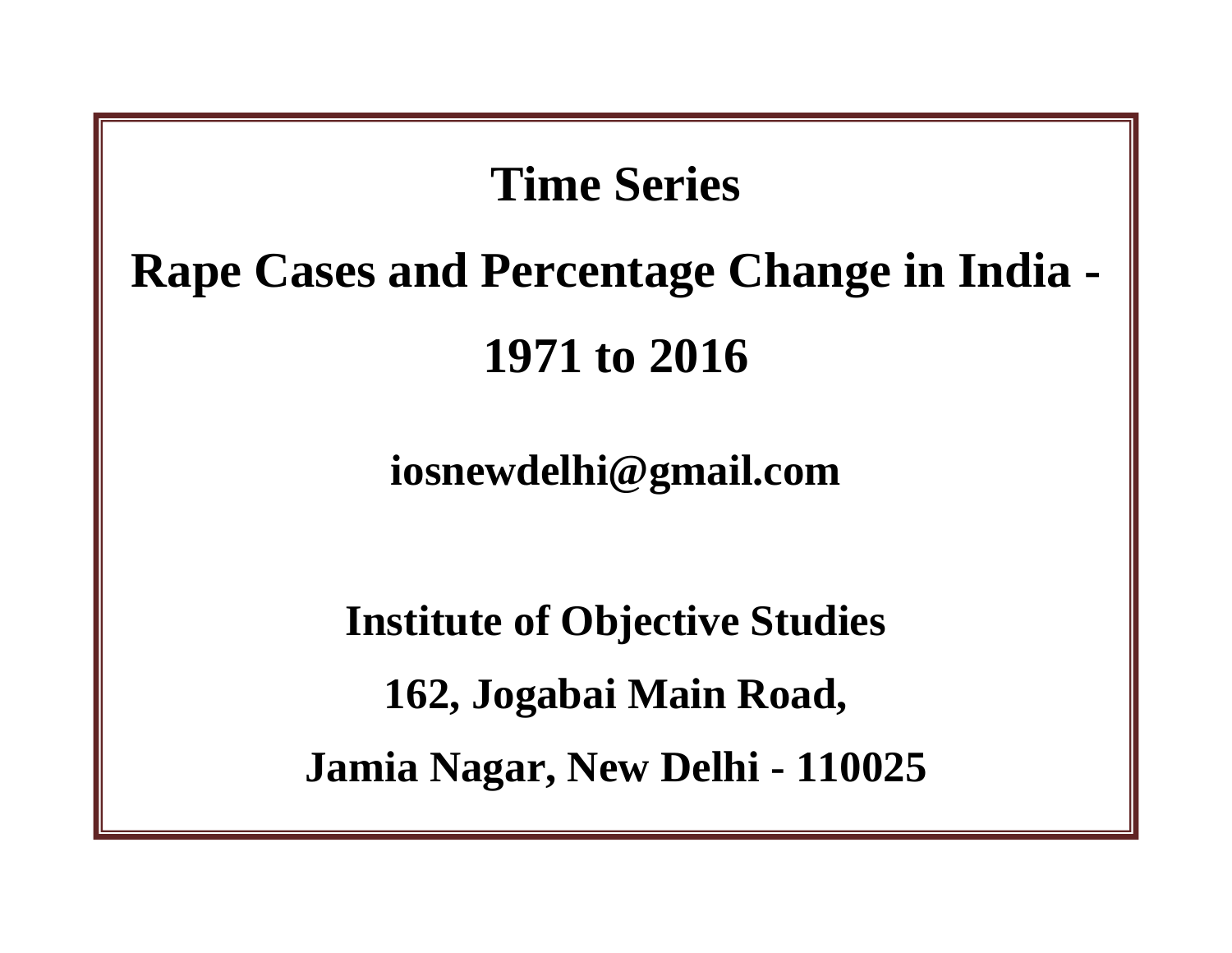## **Rape Cases and Percentage Change in India - 1971 to 2016**

| S. No.                  | Year | <b>Rape Cases</b> | % change over<br>previous Year |
|-------------------------|------|-------------------|--------------------------------|
| $\mathbf{1}$            | 1971 | 2487              |                                |
| $\overline{2}$          | 1972 | 2605              | 4.74                           |
| $\overline{\mathbf{3}}$ | 1973 | 2919              | 12.05                          |
| $\overline{\mathbf{4}}$ | 1974 | 2962              | 1.47                           |
| 5                       | 1975 | 3376              | 13.98                          |
| 6                       | 1976 | 3893              | 15.31                          |
| $\overline{7}$          | 1977 | 4058              | 4.24                           |
| 8                       | 1978 | 4558              | 12.32                          |
| $\boldsymbol{9}$        | 1979 | 4300              | $-5.66$                        |
| 10                      | 1980 | 5023              | 16.81                          |
| 11                      | 1981 | 5409              | 7.68                           |
| 12                      | 1982 | 5427              | 0.33                           |
| 13                      | 1983 | 6019              | 10.91                          |
| 14                      | 1984 | 6740              | 11.98                          |
| 15                      | 1985 | 7289              | 8.15                           |
| 16                      | 1986 | 7952              | 9.10                           |
| 17                      | 1987 | 8559              | 7.63                           |
| 18                      | 1988 | 9099              | 6.31                           |
| 19                      | 1989 | 9752              | 7.18                           |
| 20                      | 1990 | 10068             | 3.24                           |
| 21                      | 1991 | 10410             | 3.40                           |
| 22                      | 1992 | 11708             | 12.47                          |
| 23                      | 1993 | 12218             | 4.36                           |
| 24                      | 1994 | 13208             | 8.10                           |
| 25                      | 1995 | 13754             | 4.13                           |
| 26                      | 1996 | 14846             | 7.94                           |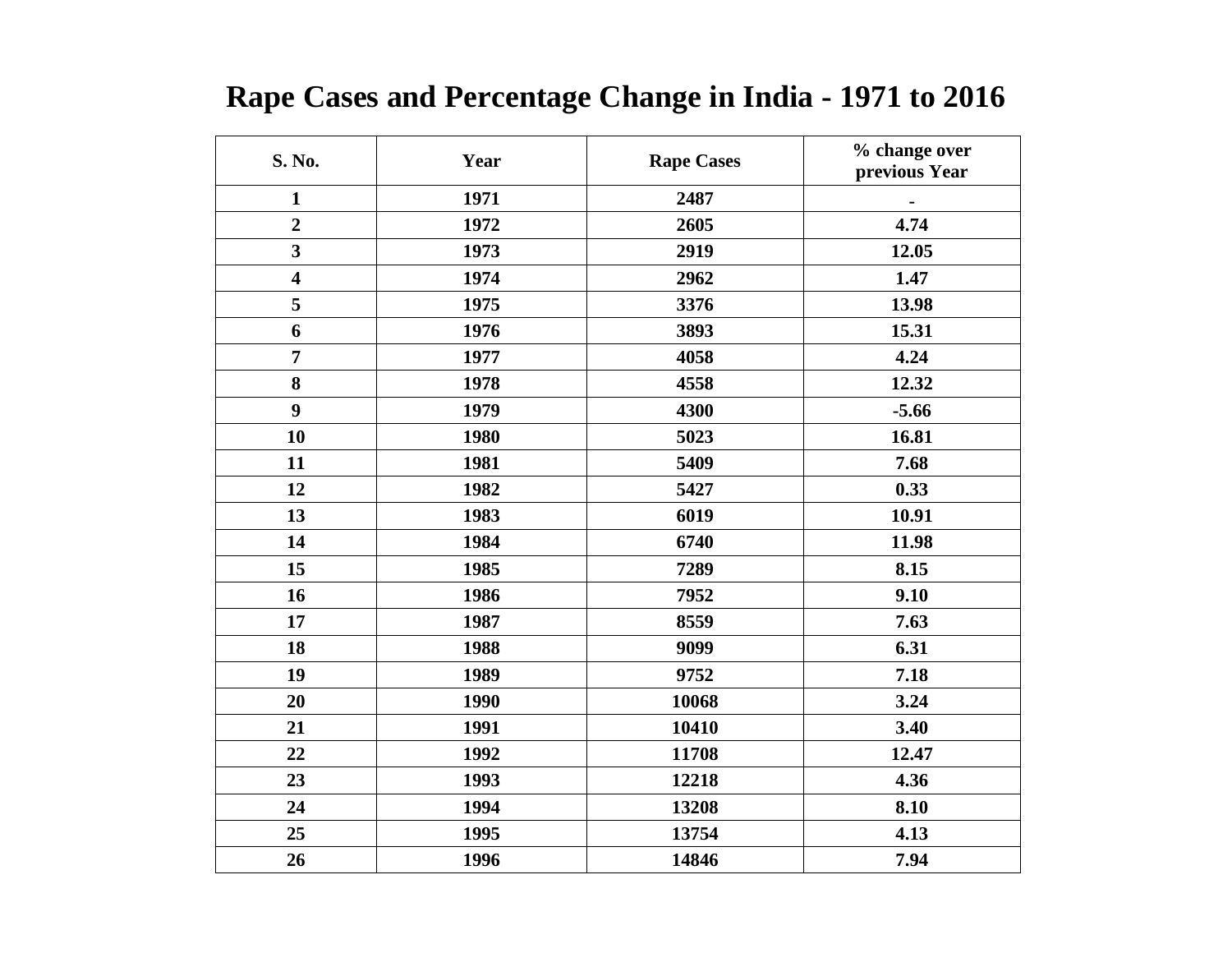| S. No.                            | Year | <b>Rape Cases</b> | % change over<br>previous Year |
|-----------------------------------|------|-------------------|--------------------------------|
| 27                                | 1997 | 15330             | 3.26                           |
| 28                                | 1998 | 15151             | $-1.17$                        |
| 29                                | 1999 | 15468             | 2.09                           |
| 44                                | 2000 | 16496             | 6.65                           |
| 45                                | 2001 | 16075             | $-2.55$                        |
| 46                                | 2002 | 16373             | 1.85                           |
| 47                                | 2003 | 15847             | $-3.21$                        |
| 48                                | 2004 | 18233             | 15.06                          |
| 49                                | 2005 | 18359             | 0.69                           |
| 50                                | 2006 | 19348             | 5.39                           |
| 51                                | 2007 | 20737             | 7.18                           |
| 52                                | 2008 | 21467             | 3.52                           |
| 53                                | 2009 | 21397             | $-0.33$                        |
| 54                                | 2010 | 22172             | 3.62                           |
| 55                                | 2011 | 24206             | 9.17                           |
| 56                                | 2012 | 24923             | 2.96                           |
| 57                                | 2013 | 33707             | 35.24                          |
| 58                                | 2014 | 36735             | 8.98                           |
| 59                                | 2015 | 34651             | $-5.67$                        |
| 60                                | 2016 | 38947             | 12.40                          |
| <b>% Change in 2016 over 2013</b> |      |                   | 15.55                          |

**Source: National Crime Record Bureau**